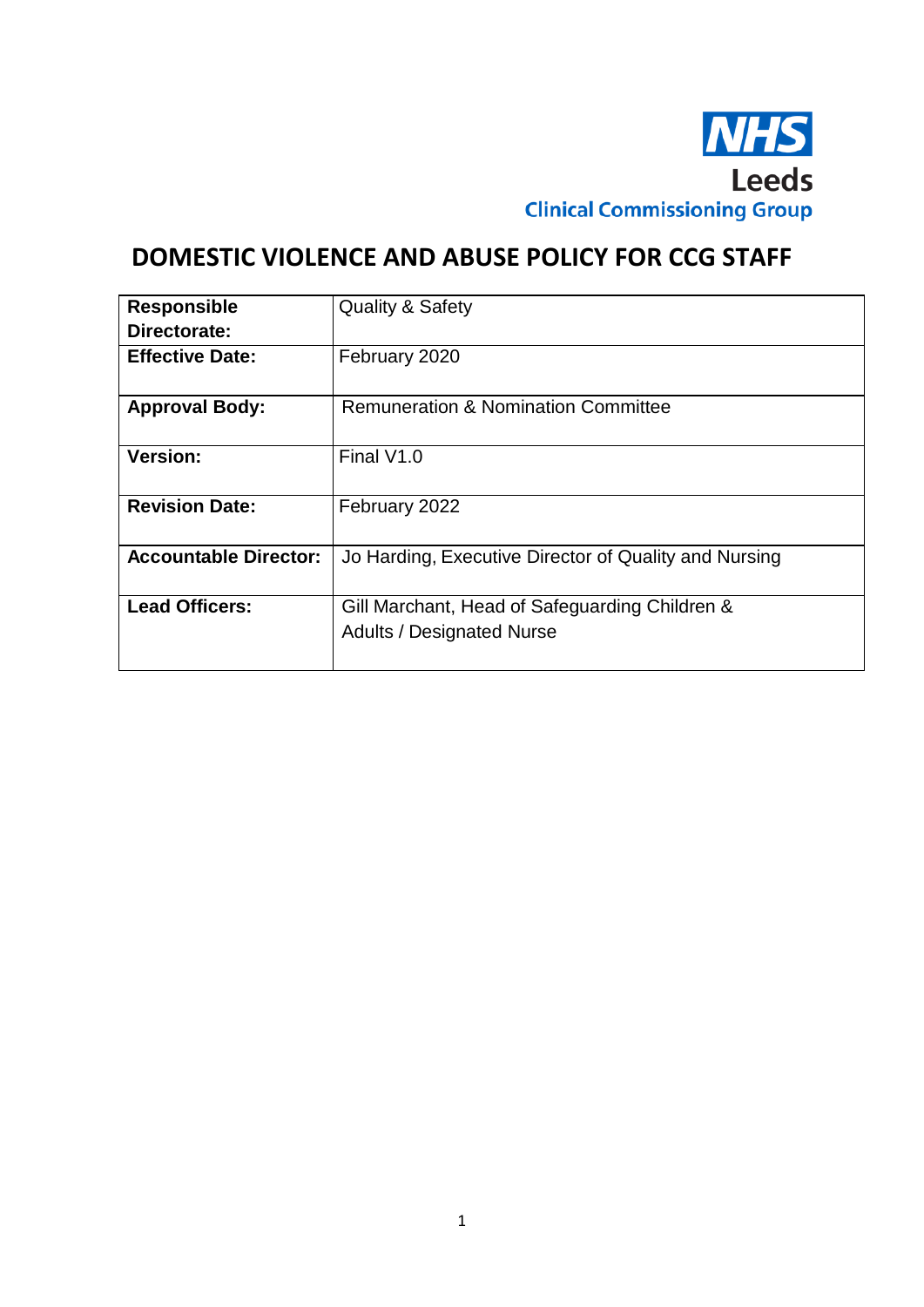# **Contents** Page

| 1.   | Introduction                                                          | 4              |
|------|-----------------------------------------------------------------------|----------------|
| 2.   | Purpose                                                               | 4              |
| 3.   | Scope                                                                 | 4              |
| 4.   | <b>Definitions</b>                                                    | 4              |
| 5.   | Impact of Domestic Abuse in the workplace                             | 5              |
| 6.   | Impact of Domestic Abuse on Work Colleagues                           | 5              |
| 7.   | Impact of Domestic Abuse on the Employer                              | 5              |
| 8.   | Confidentiality & The right to privacy                                | 6              |
| 9.   | <b>Support for Staff</b>                                              | 6              |
| 10.  | <b>Support for Managers</b>                                           | 6              |
| 11.  | Support available for Victims of Domestic Abuse                       | $\overline{7}$ |
| 12.  | Perpetrators.                                                         | $\overline{7}$ |
| 13.  | Victims & Perpetrators Working for the CCG                            | 8              |
| 14.  | Advice & Support                                                      | 8              |
| 15.  | <b>Equality Statement</b>                                             | 8              |
| 16.  | Monitoring & Review                                                   | 9              |
| 17.  | References & associated documentation                                 | 9              |
| 18.  | Appendices                                                            | 13             |
| 18.1 | Appendix 1: Types of Abuse                                            | 13             |
| 18.2 | Appendix 2: Ten steps to address the effects of domestic abuse        | 14             |
| 18.3 | Appendix 3: Good Practice Guidelines; Managers and Colleagues 15      |                |
| 18.4 | Appendix 4: Asking difficult questions, guidance for line managers 16 |                |
| 18.5 | Appendix 5: Helplines and Contact Information                         | 17             |
| 18.6 | Appendix 6: Equality Impact Assessment                                | 18             |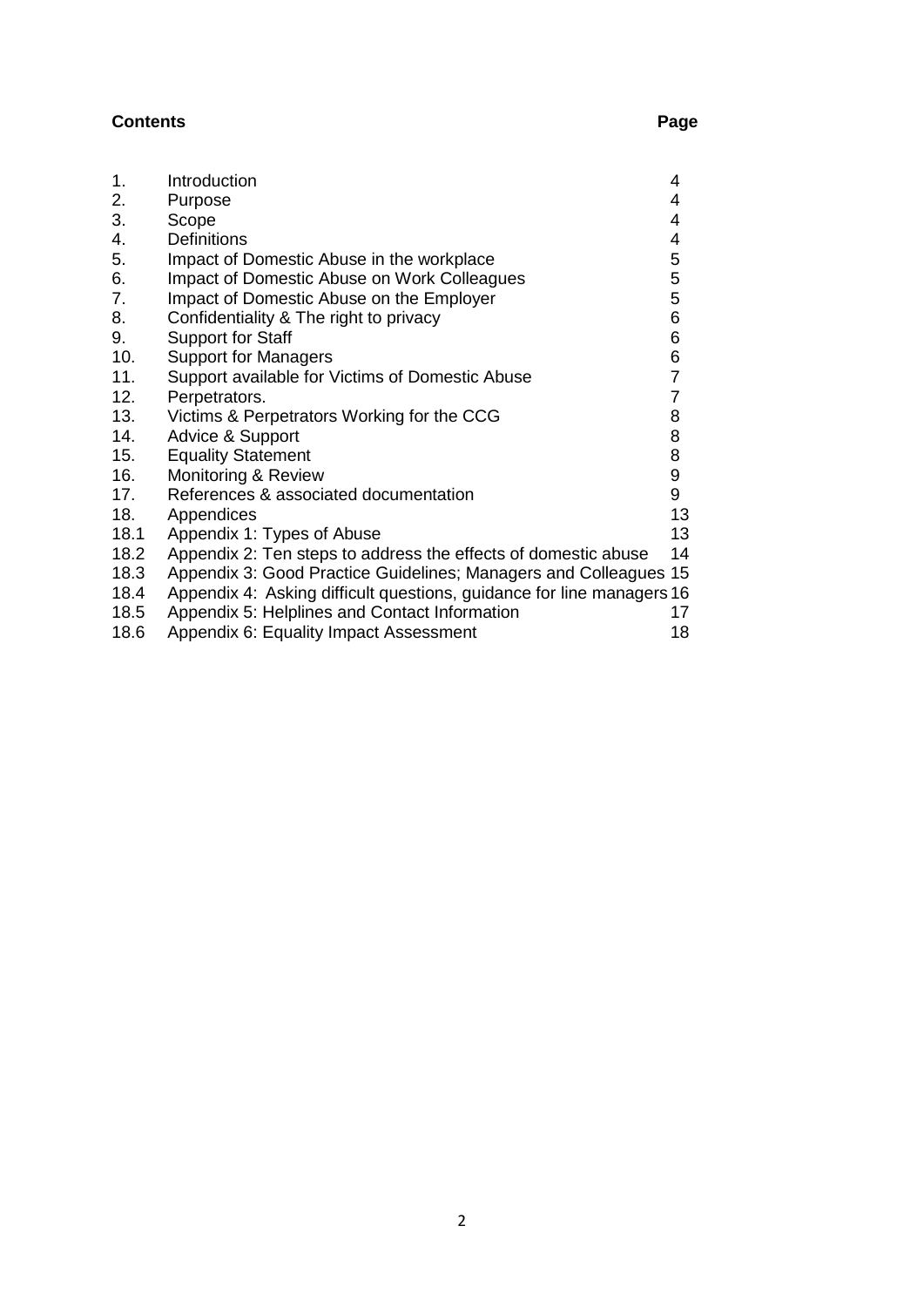#### **Executive Summary**

NHS Leeds Clinical Commissioning Group (referred to as the CCG), as with all other NHS bodies, have a statutory duty to ensure that it makes arrangements to safeguard and promote the welfare of children and young people and to protect adults at risk from abuse or the risk of abuse.

The CCG has a statutory responsibility for ensuring that organisations they commission provide safe systems that safeguard children and adults at risk, ensuring that comprehensive single and multi-agency policies and procedures are in place to safeguard and promote the welfare of children and to protect adults at risk from abuse or the risk of abuse.

All NHS funded services and employees have a responsibility to ensure children and adults in vulnerable circumstances are kept safe, by early detection and responding quickly when problems are identified. The CCG should also ensure that health providers are linked into the local safeguarding children and safeguarding adult boards and that all health workers contribute to multi-agency working.

Leeds is a city that has a zero tolerance approach to domestic violence and abuse, where individuals, families and communities are supported to reach their potential and lead safer, healthier and happier lives (Leeds Domestic Violence and Abuse Strategy and Action Plan 2014-15)

The Home Office Violence Against Women and Girls Strategy (VAWG) 2016-2020 makes clear that the health sector, as both an employer and service provider, has a crucial role to play in responding to domestic abuse.

This CCG policy is written in accordance with the Leeds Domestic Violence and Abuse Policy, Procedure and Guidance.

The cross-government definition of domestic abuse is:

"Any incident or pattern of incidents of controlling, coercive or threatening behaviour, violence or abuse between those aged 16 or over who are or have been intimate partners or family members regardless of gender or sexuality."

As employers, the CCG will inevitably employ individuals who are affected by domestic abuse. As a result, the CCG needs to make all reasonable efforts to provide staff with the support they need and want.

This policy outlines the definition of what constitutes domestic abuse ensuring both victims and perpetrators of domestic abuse are aware of the support that is available within the organisation. It also provides guidance to line managers when supporting staff who are affected by domestic abuse.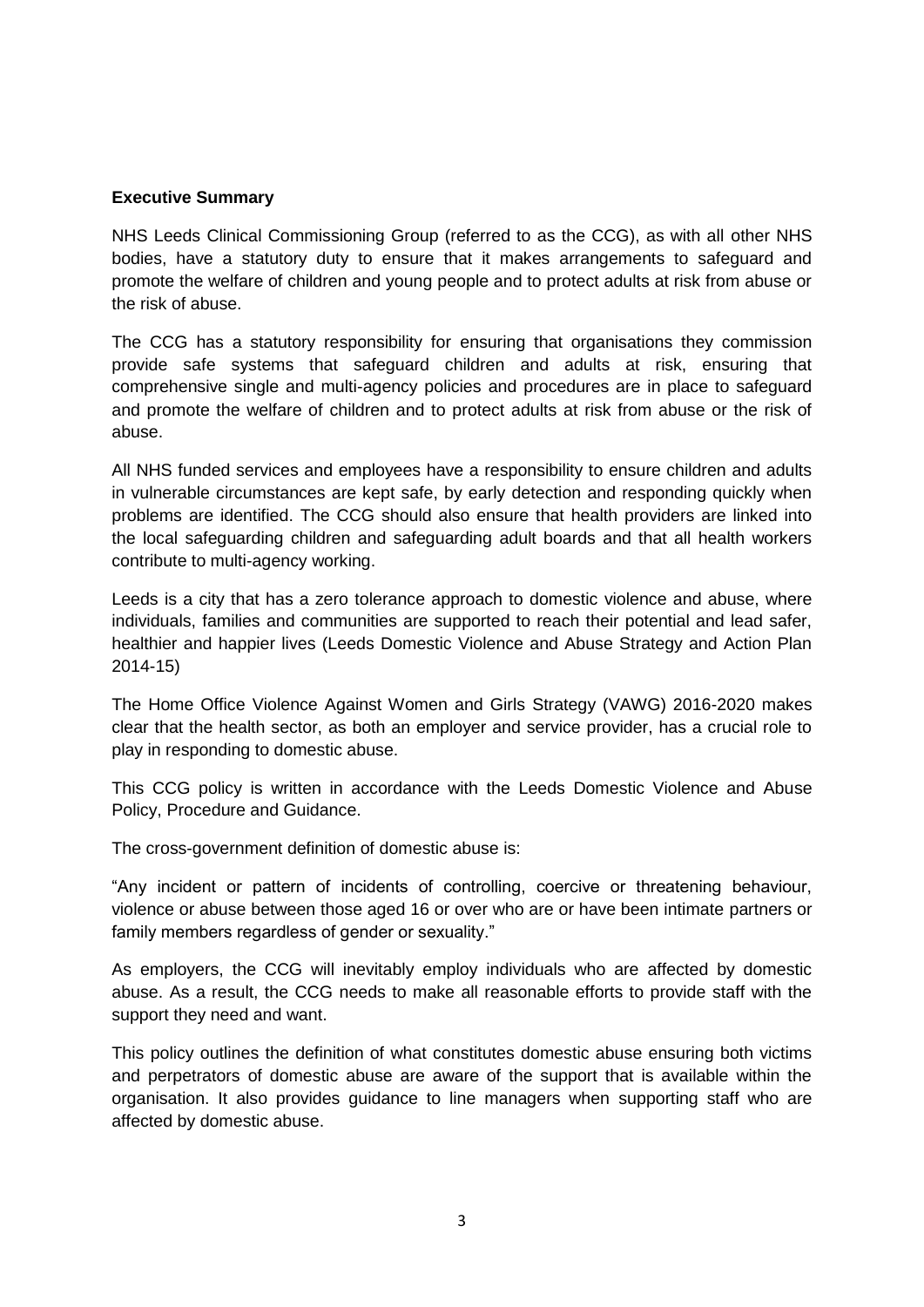# 1. **Introduction**

1.1 The CCG has a responsibility to provide all staff with a safe and effective working environment. For some staff, the workplace is a safe haven and the only place that offers routes to safety.

1.2 The CCG acknowledges that domestic abuse is a significant problem which has a devastating impact on victims and their families. This policy represents a commitment to take all reasonable steps possible to combat the reality and impact of domestic abuse on those being abused and to challenge the behaviour of perpetrators.

1.3 This policy ensures that both victims and perpetrators of domestic abuse are aware of the support that is available within the organisation. It also provides guidance to line managers when supporting staff who are affected by domestic abuse.

1.4 It is important to note that domestic abuse is not condoned under any circumstance and all staff must adhere to the available standards of professional behaviour.

# **2. Purpose**

2.1 This Policy aims to:

- Enable employees experiencing problems at work arising from domestic violence and abuse to be supported
- Ensure confidentiality and sympathetic handling of situations at work arising from domestic violence and abuse
- Remove fear of stigmatisation at work for employees experiencing domestic violence and abuse
- Provide guidance for managers on how to support victims of domestic violence and abuse
- Provide guidance for managers on how to deal with perpetrators of domestic violence and abuse
- Raise awareness and understanding amongst all members of staff in the workplace of the effects of domestic violence and abuse.

#### **3. Scope**

3.1 This policy aims to ensure that all staff and managers are aware of the impact that domestic violence and abuse can have on an individual, a family or wider society, and that all staff know where to seek help and support if they or a colleague are affected by it. This policy applies to all employees of Leeds CCG.

# **4. Definitions**

4.1 Domestic abuse is defined by the Home Office (2013) as: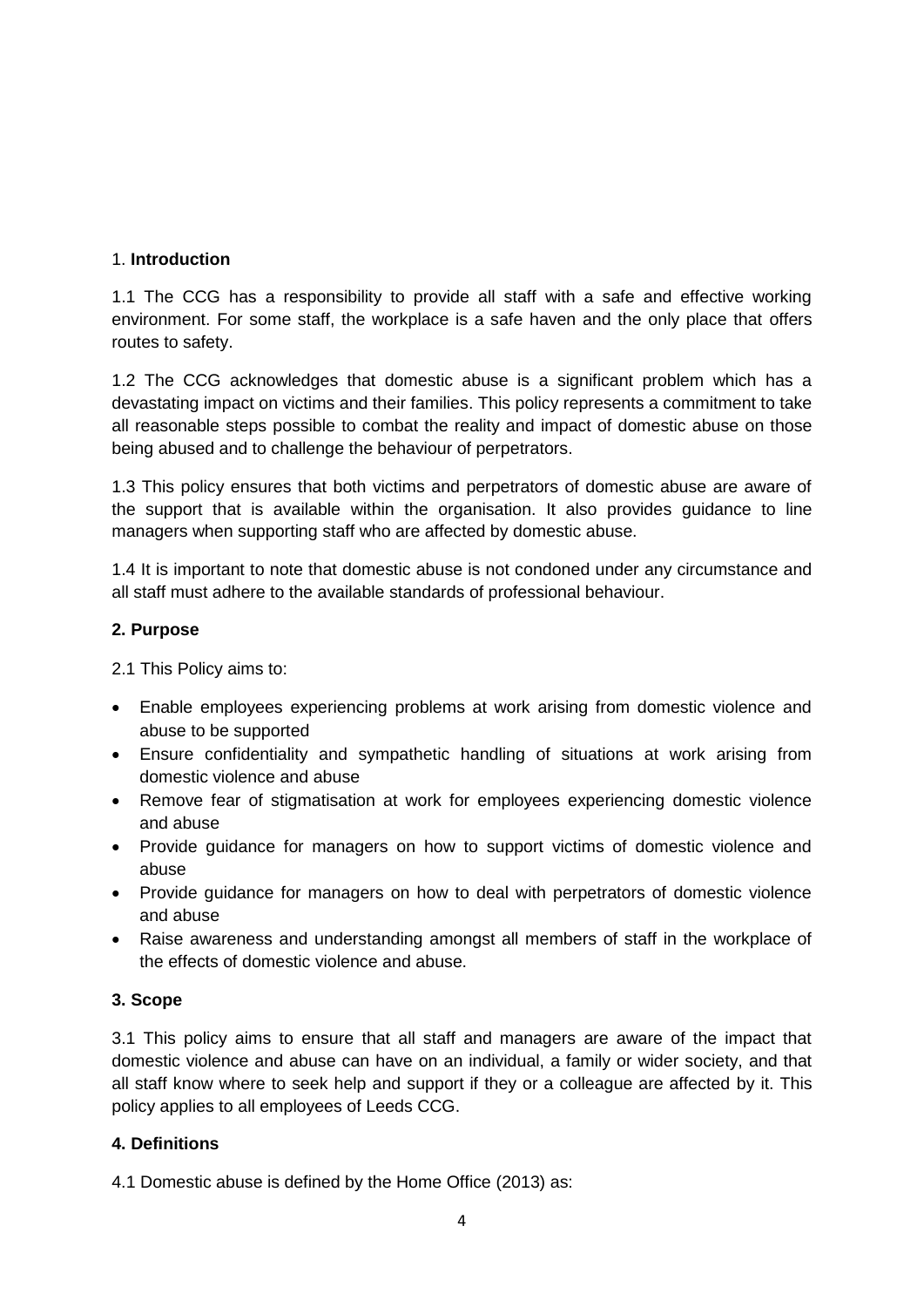"Any incident of controlling, coercive or threatening behaviour, violence or abuse (psychological, physical, sexual, financial or emotional) between adults, aged 16 and over, who are or have been intimate partners or are family members, regardless of gender and sexuality."

4.2 This definition includes honour-based violence, forced marriage and female genital mutilation.

4.3 The impact of domestic abuse can range from loss of esteem to loss of life.

4.4 Domestic abuse happens in all communities, regardless of gender, age, disability, gender reassignment, race, religion or belief, sexual orientation, marriage or civil partnership and pregnancy. When dealing with domestic abuse it is important to recognise differences between all protected characteristics. It follows that different approaches and resources are needed when addressing domestic abuse with different groups.

See Appendix 1 - Types of domestic abuse.

# **5. The impact of domestic abuse in the workplace**

5.1 It should be noted that there may be incidents which occur in the workplace or specifically affect the work of a member of staff. Possible signs of domestic abuse include:

- changes in behaviour including uncharacteristic depression, anxiety, distraction or problems with concentration
- changes in the quality of work for no apparent reason
- arriving late or leaving early
- poor attendance or high absenteeism without an explanation
- needing regular time off for appointments
- inappropriate or excessive clothing particularly if a significant change

#### **6. The impact of domestic abuse on work colleagues**

6.1 Domestic abuse also affects people close to the victim and this can include work colleagues. Some effects may include:

- being followed to or from work
- being subject to questioning about the victim's contact details or locations
- covering for other workers during absence from work
- trying to deal with the abuse and fear for their own safety
- Being unaware of the abuse or not knowing how to help.

#### **7. The impact of domestic abuse on the employer**

7.1 Some effects may include:

- Negative impact on performance and morale
- Staff turnover, as employees may have to leave work or move away to escape abuse.

7.2 The CCG expects all staff to report their concerns if they suspect a colleague is experiencing or perpetrating abuse. A member of staff should speak to their line manager in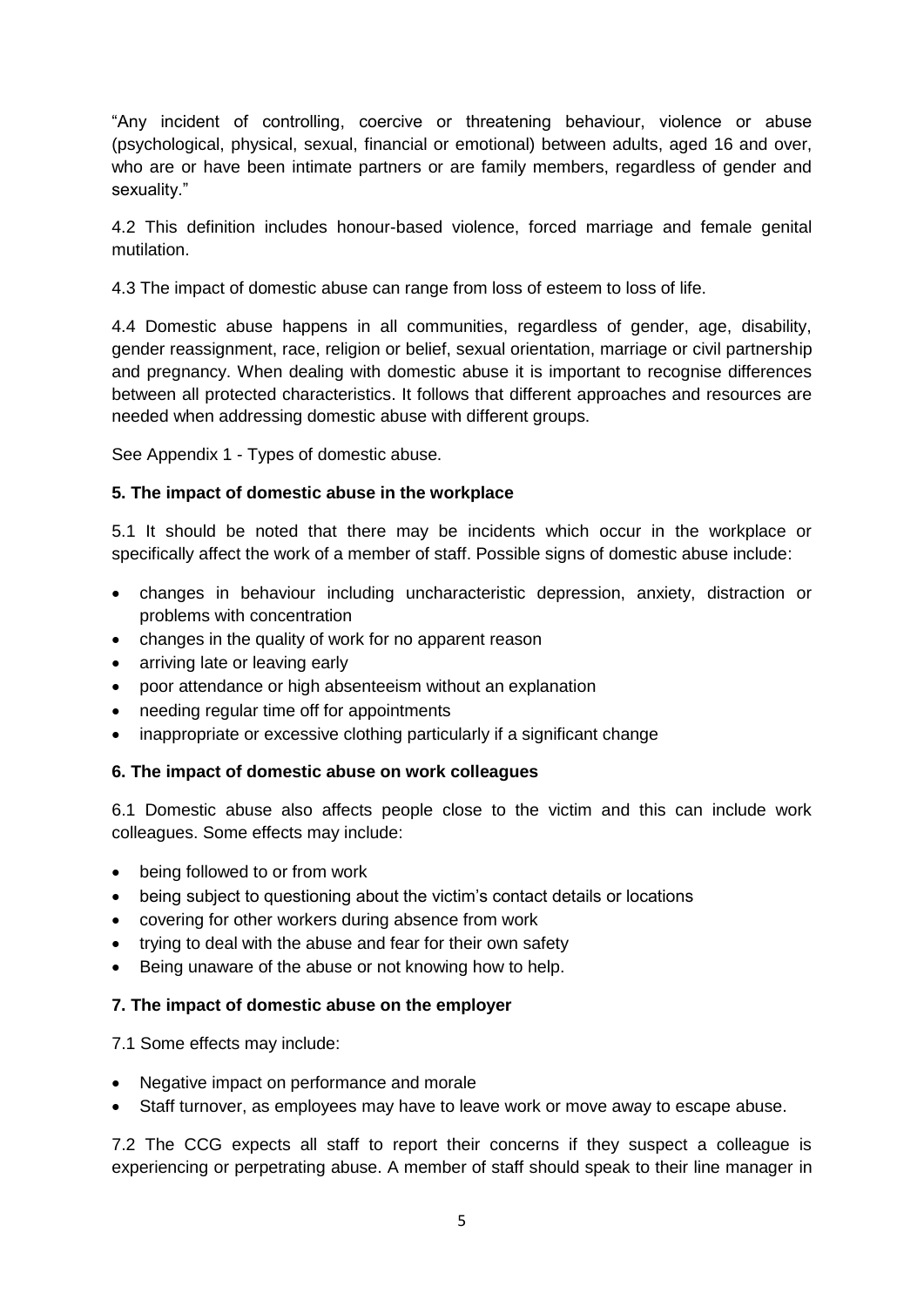the first instance about their concerns. If the concern involves a line manager, the staff member should speak to their direct manager.

7.3 Alternatively a confidential reporting line is now available through Crime Stoppers 0800 111 4444. This is a 24 hour hotline that allows any member of staff to report any concern they may have about a colleague or practices in the workplace. The hotline can be used anonymously.

# **8. Confidentiality and right to privacy**

8.1 Staff who disclose that they are a victim of domestic abuse can be assured that the information they provide is confidential and will not be shared with other colleagues without their permission.

8.2 There are however, some circumstances in which confidentiality cannot be assured. This may occur when there are concerns regarding children, adults at risk or where the organisation is required to protect the safety of their staff.

8.3 In these circumstances, the member of staff will be informed by the line manager as to the reasons why confidentiality cannot be maintained. As far as possible, information will only be shared on a need to know basis.

8.4 However confidentiality cannot be assured for staff who disclose that they are a perpetrator of domestic abuse

#### **9. Support for staff**

9.1 There are a number of ways in which staff experiencing domestic abuse can be supported by the organisation such as;

- Through offering practical support (see section 11)
- Raising awareness generally of the issues and in particular amongst managers and staff
- Providing training opportunities to line managers
- Signpost to an appropriate counselling service if appropriate
- Taking a clear anti-abuse stance against perpetrators.

9.2 It is essential staff feel able to disclose this personal information and are encouraged to discuss this with their line manager. However if they feel unable to raise this with their line manager, support is available from the Safeguarding Team, telephone 0113 8431713

9.3 Within the CCG confidential advice and support is available from the contacts identified in the appendices.

#### **10. Support for line Managers**

Identifying domestic abuse

10.1 Domestic abuse is unlikely to be disclosed easily by victims or perpetrators. There are a number of steps that can be taken to address the workplace effects of domestic abuse including how to recognise the problem, respond, provide support and refer to the appropriate help.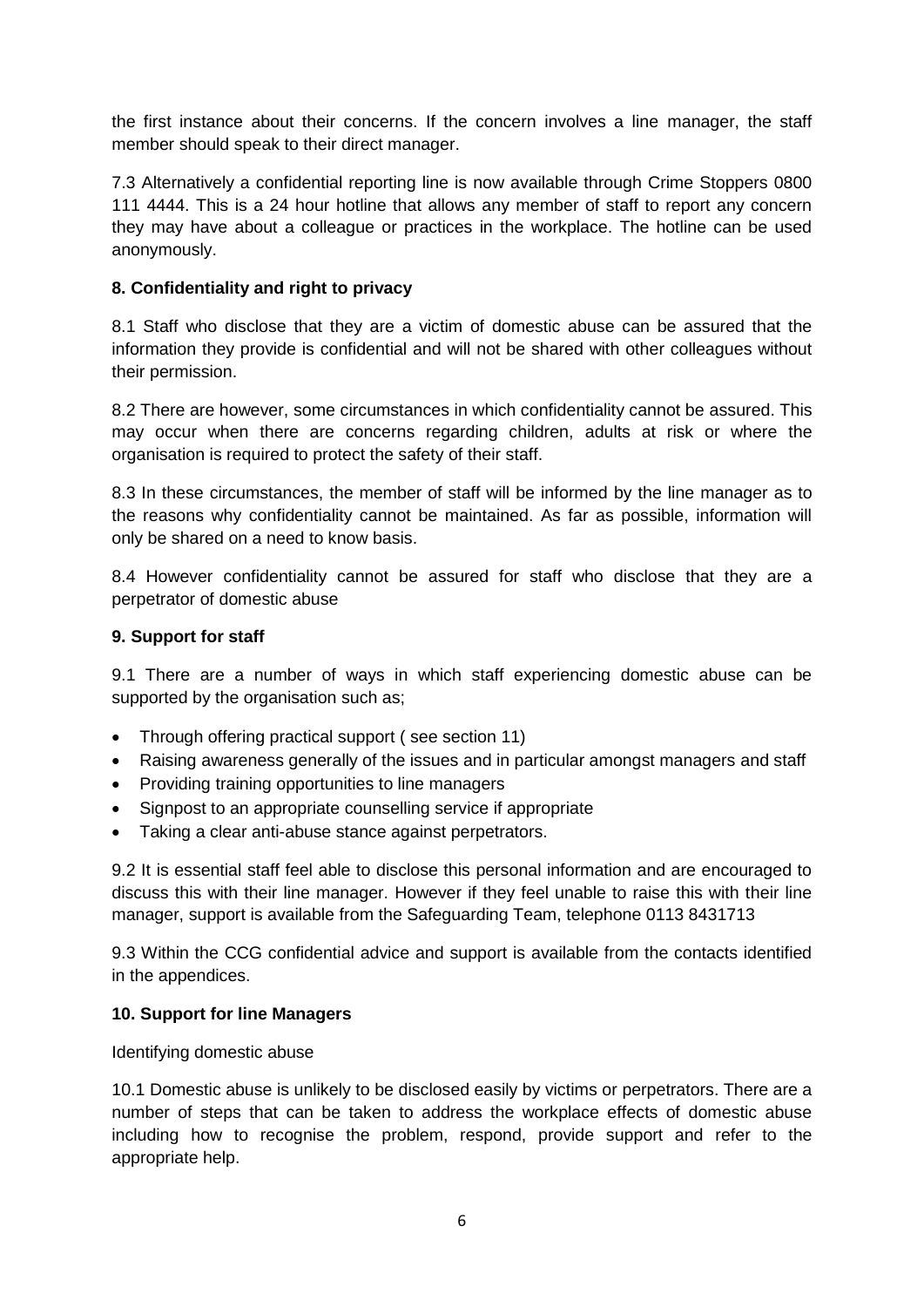10.2 See appendix 2 - Ten steps to address the effects of domestic abuse.

10.3 See appendix 3 - Guidance for line managers. If line managers require further advice or assistance before speaking to a member of staff, further support is available from Human Resources (HR) Advisers/ managers or the Safeguarding Team.

10.4 See Appendix 4 Asking difficult questions

# **11. Support available**

11.1 Line managers may consider offering a broad range of support to staff experiencing domestic abuse including:

- annual leave, flexi-time or lieu time for relevant appointments, including with support agencies, solicitors, to rearrange housing or childcare, and for court appointments.
- special leave provisions (e.g. compassionate leave or unpaid leave) where the member of staff's annual leave entitlement has been exhausted. (Annual and Special Leave Policy, LCCGHR06)
- temporary or permanent changes to working times and patterns using existing procedures i.e. flexible working.
- changes to specific duties, for example to avoid potential contact with the perpetrator in a customer facing role.
- measures to ensure a safe working environment, for example blocking emails / screening telephone calls; alerting reception / security if the perpetrator is known to come to the workplace; and ensuring arrangements are in place for safely travelling to and from work.
- with the member of staff's consent:
	- o advise colleagues on a need-to-know basis and agree a response if the perpetrator contacts the workplace.
	- o provide a photograph of the perpetrator to line management, security staff and reception.
	- $\circ$  review the security of personal information held, such as temporary or new address and bank details.

11.2 The right of staff to make their own decision about the course of action at every stage Fwill be respected. It is recognised that a member of staff may need some time to decide what to do and may try different options during this process.

#### **12. Perpetrators**

12.1 Domestic abuse perpetrated by staff will not be condoned under any circumstance nor will it be treated as a purely private matter. Staff should be aware that domestic abuse is a serious matter which can lead to criminal convictions.

12.2 Conduct outside of work may lead to disciplinary action being taken against a member of staff; as such conduct may undermine the confidence and trust the organisation has in them. However, the CCG recognises that it has a role in encouraging and supporting perpetrators to address violent and abusive behaviour of all kinds.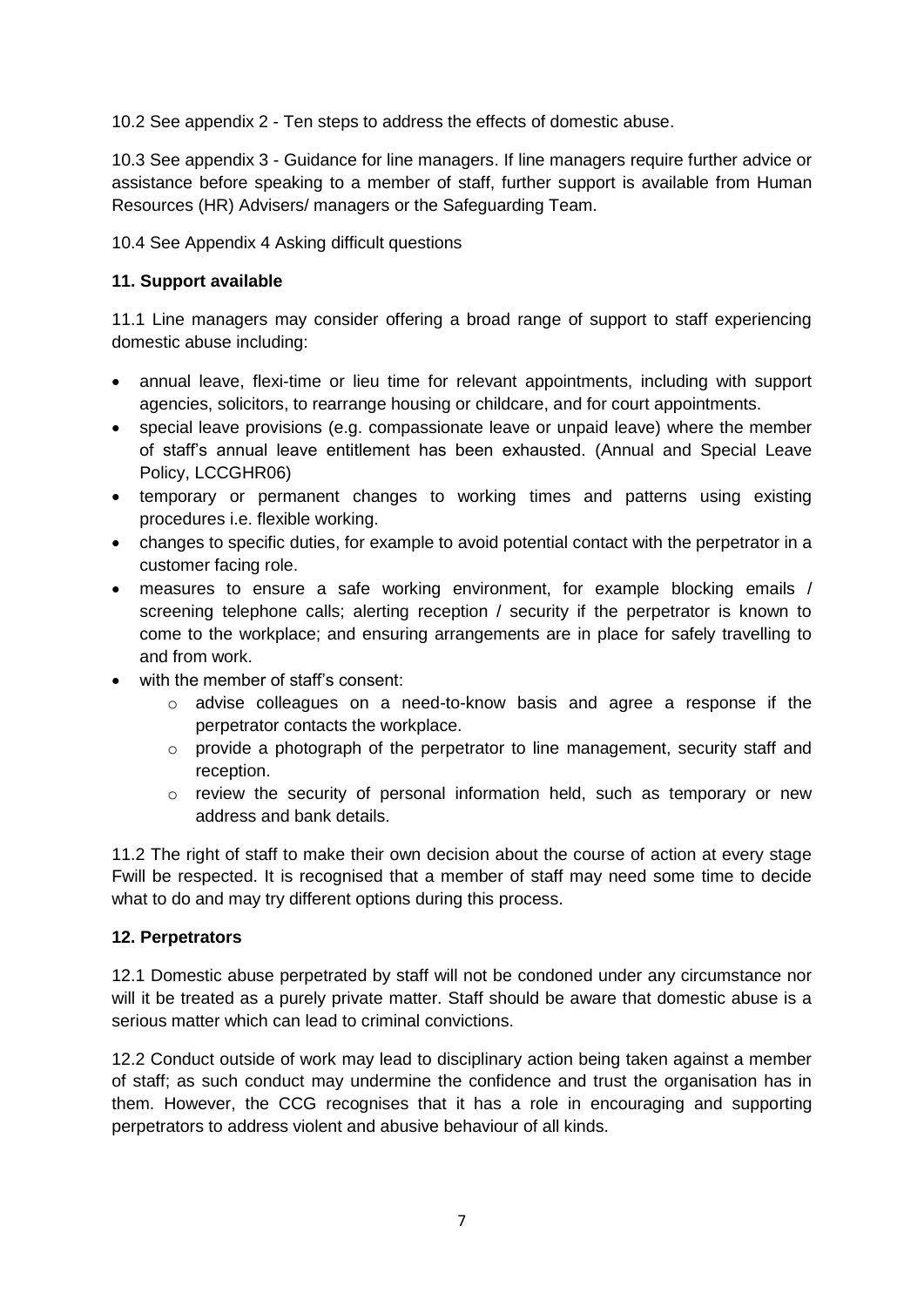12.3 If a member of staff discloses perpetrating domestic abuse, the police should be informed as well as the line manager with support from Safeguarding Specialist where appropriate, so that the disciplinary or other internal procedures can be considered. However, the member of staff will be provided with information about the services and support available to them.

12.4 This procedure can be applicable in cases where a member of staff has:

- behaved in a way that has harmed or threatened their partner
- possibly committed a criminal offence against their partner
- had an allegation of domestic abuse made against them
- disclosed concerns about their behaviour within an intimate relationship.

12.5 The CCG will ensure:

- allegations will be dealt with fairly and in way that provides support for the person who is the subject of the allegation or disclosure
- all staff will receive quidance and support
- investigations will be sufficiently independent.

12.6 The accused member of staff will be:

- treated fairly and honestly
- helped to understand the concerns expressed and processes involved
- kept informed of the progress and outcome of any investigation and the implications for any disciplinary process

#### **13. Victims and perpetrators working for the CCG**

13.1 In cases where both the victim and perpetrator of domestic abuse work for the CCG appropriate action will be taken. In addition to considering disciplinary action against the perpetrator, action may need to be taken to ensure that the victim and perpetrator do not come into contact in the workplace.

13.2 Action may also need to be taken to minimise the potential for the perpetrator to use their position or work resources to find out details about the whereabouts of the victim. This may include a change of duties or withdrawing the perpetrators access to certain computer programs. Further advice should be sought from the HR team.

#### **14. Advice and Support**

14.1 Further advice and support is available from the contact details which are provided in Appendix 5.

#### **15. Equality Statement**

15.1 In applying this policy, the CCG will have due regard for the need to eliminate unlawful discrimination, promote equality of opportunity, and provide for good relations between people of diverse groups, in particular on the grounds of the following characteristics protected by the Equality Act (2010); age, disability, gender, gender reassignment, marriage and civil partnership, pregnancy and maternity, race, religion or belief, and sexual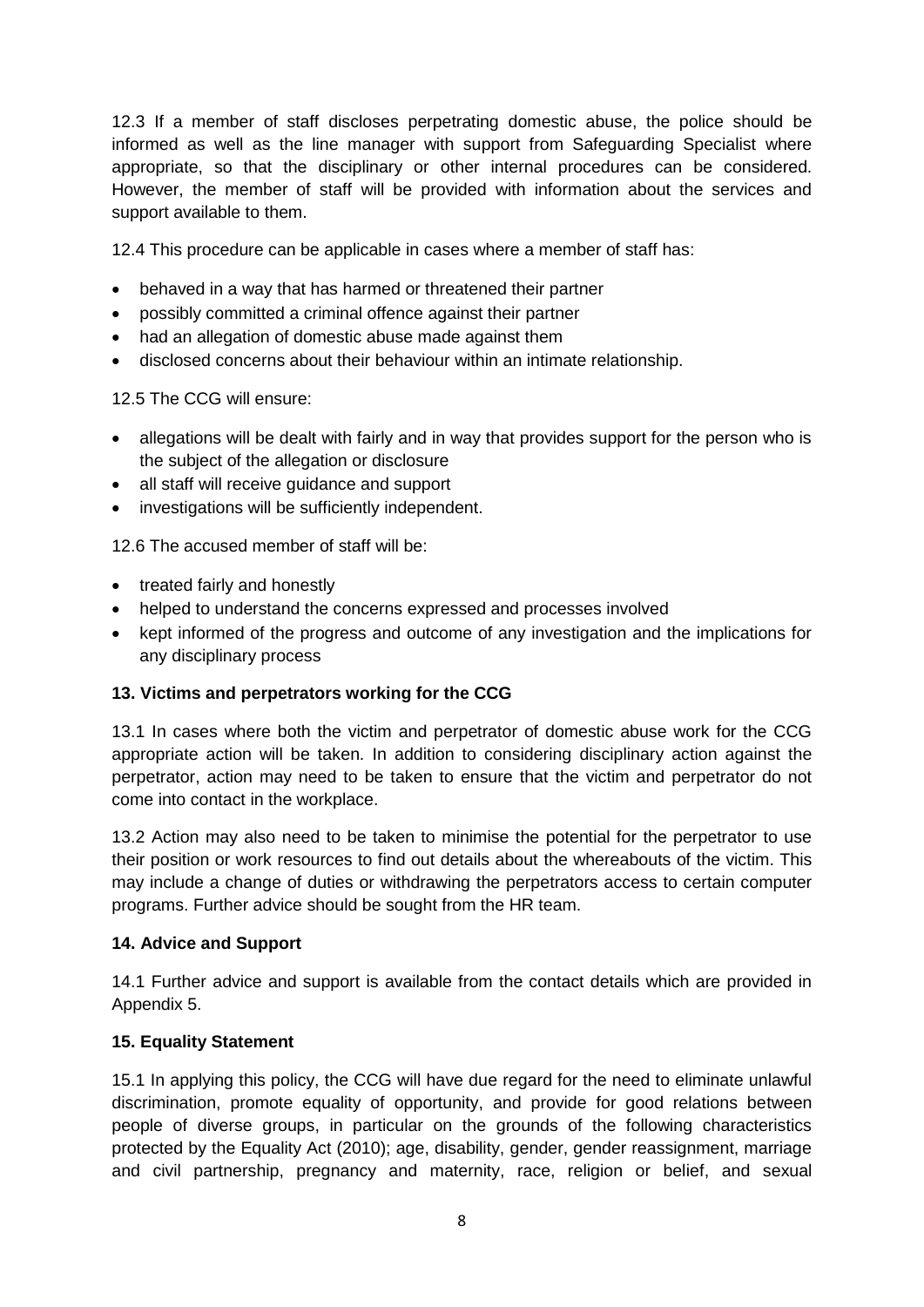orientation, in addition to offending background, Trade Union membership, or any other personal characteristic.

15.2 This document has been assessed, using the EIA toolkit, to ensure consideration has been given to the actual or potential impacts on staff, certain communities or population groups, appropriate action has been taken to mitigate or eliminate the negative impacts and maximise the positive impacts and that the and that the implementation plans are appropriate and proportionate.

15.3 NHS Leeds Clinical Commissioning values the views and experiences of all employees and seeks such information through regular communication and staff surveys. In addition, the organisation encourages employees who are, or have been the victim or the perpetrator of domestic abuse has information and assistance.

15.4 The full EIA is attached as Appendix 6.

#### **16. Monitoring and Review**

16.1 The procedural document will be reviewed every three years, and in accordance with the following on an as and when required basis:

- Legislatives changes
- Good practice quidelines
- Case Law
- Significant incidents reported
- New vulnerabilities identified
- Changes to organisational infrastructure
- Changes in practice

The following procedures are also in place

- Flexible Working Policy reference lccghr16
- Whistleblowing Policy reference lwhr07
- Disciplinary Policy and Procedure reference lccghr15
- Working Time Regulations Policy reference lwhr22
- Annual and Special Leave Policy reference lccghr06
- Acceptable Standards of Behaviour Policy and Procedure reference lccghr09
- Managing Sickness Absence Policy reference lccgphr04

#### **17. References & Associated Documentation**

#### **Acts of Parliament.**

Human Rights Act 1998 [www.legislation.gov.uk/ukpga/1998/42/contents](http://www.legislation.gov.uk/ukpga/1998/42/contents)

Health and Safety at Work Act 1974 [www.hse.gov.uk/legislation/hswa.htm](http://www.hse.gov.uk/legislation/hswa.htm)

Freedom of Information Act 2000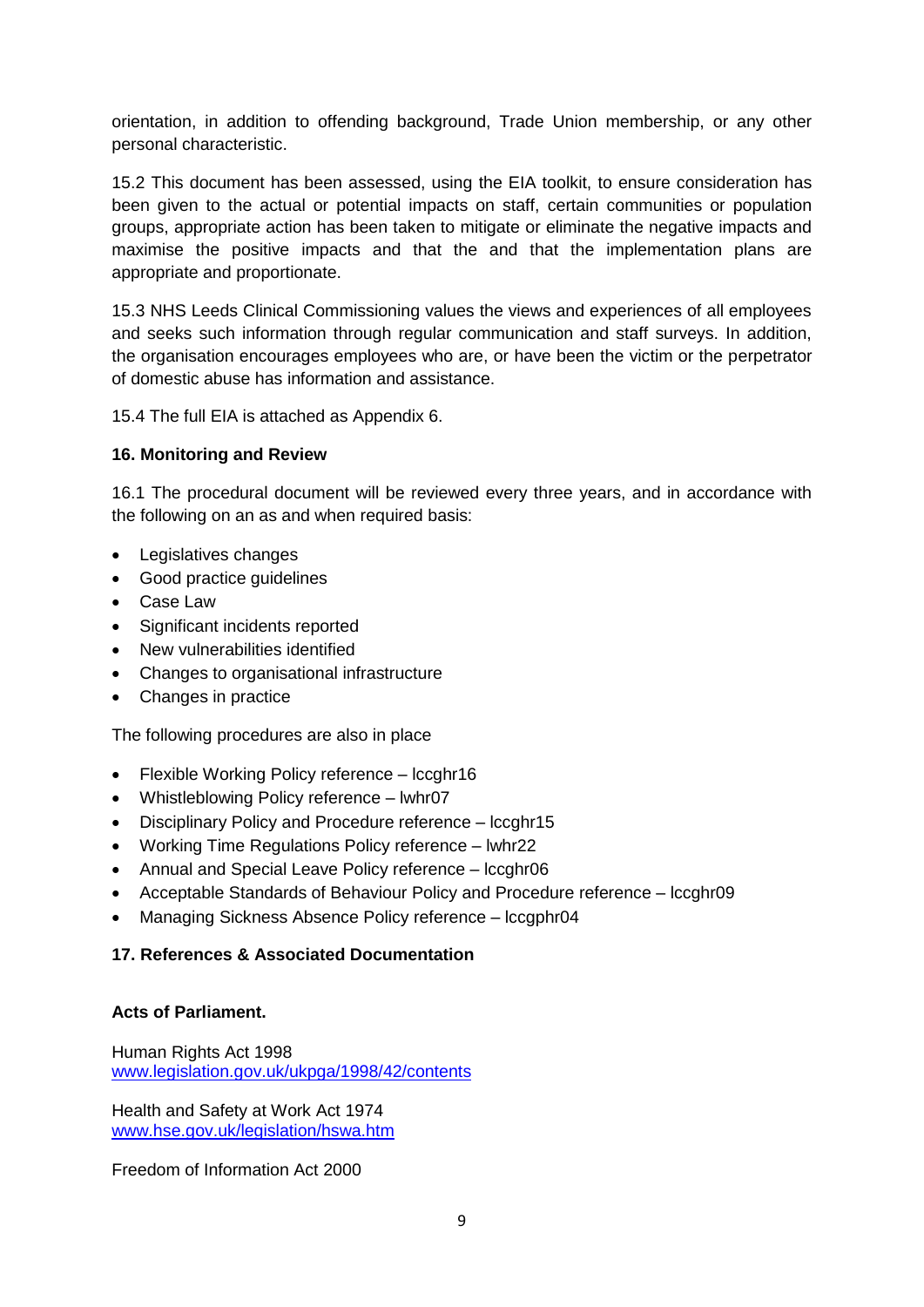<https://ico.org.uk/for-organisations/guide-to-freedom-of-information/what-is-the-foi-act/>

Equality Act 2010 [www.gov.uk/guidance/equality-act-2010-guidance](http://www.gov.uk/guidance/equality-act-2010-guidance)

Serious Crime Act 2015 [www.legislation.gov.uk/ukpga/2015/9/section/67](http://www.legislation.gov.uk/ukpga/2015/9/section/67) www.gov.uk/government/collections/serious-crime-bill

# **Government Documents.**

Call to end violence against women and girls: strategic vision. Home Office, 2010. [www.gov.uk/government/publications/call-to-end-violence-against-women-and-girls](http://www.gov.uk/government/publications/call-to-end-violence-against-women-and-girls-strategic-vision)[strategic-vision](http://www.gov.uk/government/publications/call-to-end-violence-against-women-and-girls-strategic-vision)

Commissioning services for women and children who experience violence or abuse – a guide for health commissioner. Department of Health 2011. [www.gov.uk/government/uploads/system/uploads/attachment\\_data/file/215635/dh\\_125938.p](http://www.gov.uk/government/uploads/system/uploads/attachment_data/file/215635/dh_125938.pdf) [df](http://www.gov.uk/government/uploads/system/uploads/attachment_data/file/215635/dh_125938.pdf)

Cross-government definition of domestic abuse. [www.gov.uk/guidance/domestic-violence-and-abuse](http://www.gov.uk/guidance/domestic-violence-and-abuse)

Crown Prosecution Service. Legal guidance on honour-based violence. [www.cps.gov.uk/legal/h\\_to\\_k/honour\\_based\\_violence\\_and\\_forced\\_marriage/](http://www.cps.gov.uk/legal/h_to_k/honour_based_violence_and_forced_marriage/)

Forced Marriage Unit. [www.gov.uk/guidance/forced-marriage](http://www.gov.uk/guidance/forced-marriage)

Guidance for health professionals on domestic violence. Department of Health. 2013. [www.gov.uk/government/publications/guidance-for-health-professionals-on-domestic](http://www.gov.uk/government/publications/guidance-for-health-professionals-on-domestic-violence)[violence](http://www.gov.uk/government/publications/guidance-for-health-professionals-on-domestic-violence)

Home Office (2013) Information for Local Areas on the change to the Definition of Domestic Violence and Abuse

[https://assets.publishing.service.gov.uk/government/uploads/system/uploads/attachment\\_da](https://assets.publishing.service.gov.uk/government/uploads/system/uploads/attachment_data/file/142701/guide-on-definition-of-dv.pdf) [ta/file/142701/guide-on-definition-of-dv.pdf](https://assets.publishing.service.gov.uk/government/uploads/system/uploads/attachment_data/file/142701/guide-on-definition-of-dv.pdf)

Home Office – Strategy to end violence against women and girls 2016-2020. [www.gov.uk/government/publications/strategy-to-end-violence-against-women-and-girls-](http://www.gov.uk/government/publications/strategy-to-end-violence-against-women-and-girls-2016-to-2020)[2016-to-2020](http://www.gov.uk/government/publications/strategy-to-end-violence-against-women-and-girls-2016-to-2020)

Information sharing Advice for practitioners providing safeguarding services to children, young

people, parents and carers. HM Government 2018

[https://assets.publishing.service.gov.uk/government/uploads/system/uploads/attachment\\_da](https://assets.publishing.service.gov.uk/government/uploads/system/uploads/attachment_data/file/721581/Information_sharing_advice_practitioners_safeguarding_services.pdf) [ta/file/721581/Information\\_sharing\\_advice\\_practitioners\\_safeguarding\\_services.pdf](https://assets.publishing.service.gov.uk/government/uploads/system/uploads/attachment_data/file/721581/Information_sharing_advice_practitioners_safeguarding_services.pdf)

Information sharing advice for safeguarding practitioners. Department for Education, 2015. [www.gov.uk/government/publications/safeguarding-practitioners-information-sharing-advice](http://www.gov.uk/government/publications/safeguarding-practitioners-information-sharing-advice)

Multi-agency practice guidelines: handling cases of forced marriage. 2014. [www.gov.uk/government/uploads/system/uploads/attachment\\_data/file/322307/HMG\\_MULTI](http://www.gov.uk/government/uploads/system/uploads/attachment_data/file/322307/HMG_MULTI_AGENCY_PRACTICE_GUIDELINES_v1_180614_FINAL.pdf) AGENCY\_PRACTICE\_GUIDELINES\_v1\_180614\_FINAL.pdf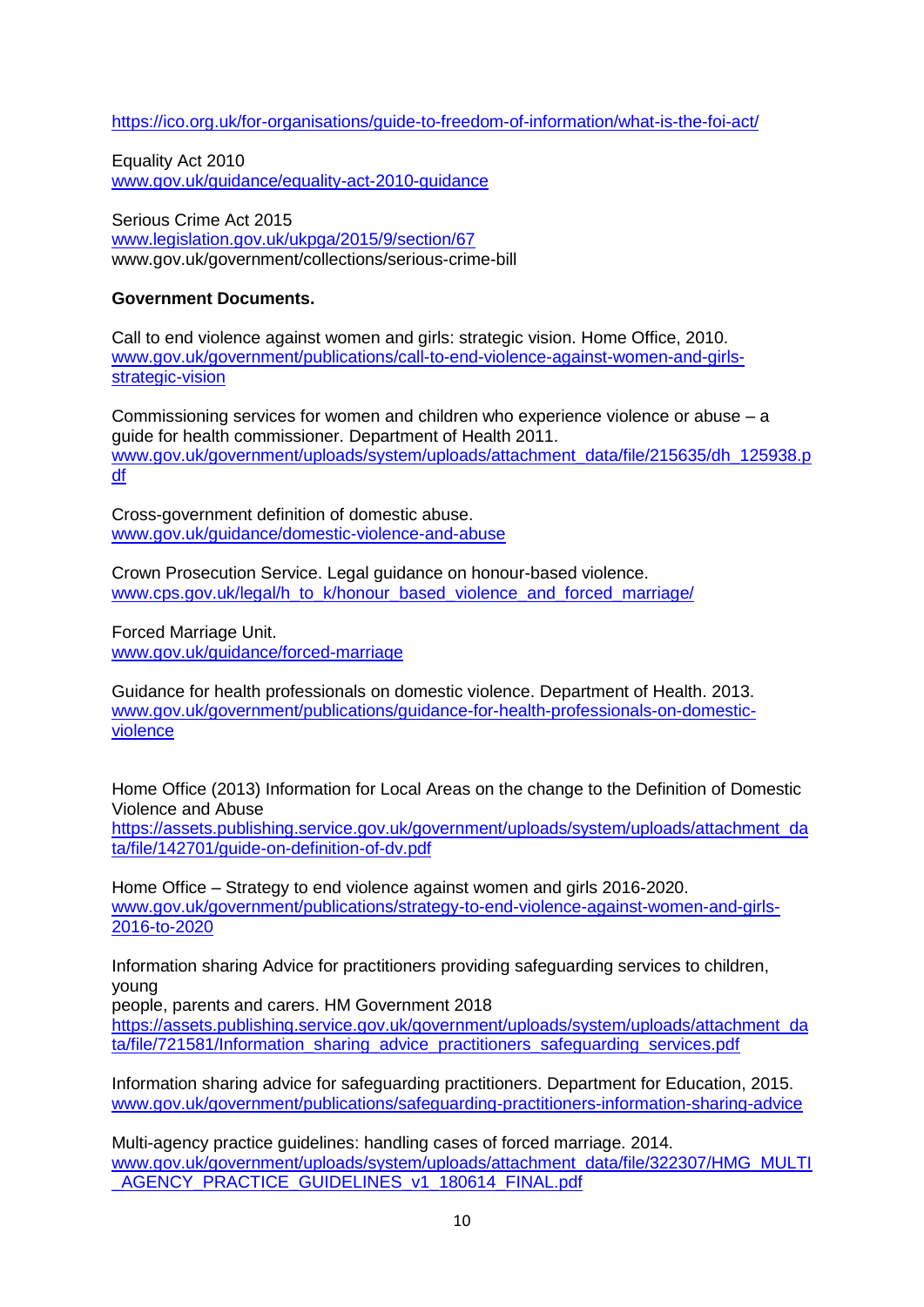Office for National Statistics.

[www.ons.gov.uk/peoplepopulationandcommunity/crimeandjustice/compendium/focusonviole](http://www.ons.gov.uk/peoplepopulationandcommunity/crimeandjustice/compendium/focusonviolentcrimeandsexualoffences/yearendingmarch2015h) [ntcrimeandsexualoffences/yearendingmarch2015h](http://www.ons.gov.uk/peoplepopulationandcommunity/crimeandjustice/compendium/focusonviolentcrimeandsexualoffences/yearendingmarch2015h)

The Right to Choose: multi-agency statutory guidance for dealing with forced marriage. 2014.

[www.gov.uk/government/uploads/system/uploads/attachment\\_data/file/322310/HMG\\_Statut](http://www.gov.uk/government/uploads/system/uploads/attachment_data/file/322310/HMG_Statutory_Guidance_publication_180614_Final.pdf) [ory\\_Guidance\\_publication\\_180614\\_Final.pdf](http://www.gov.uk/government/uploads/system/uploads/attachment_data/file/322310/HMG_Statutory_Guidance_publication_180614_Final.pdf)

Working Together to Safeguard Children. Statutory Guidance 2015, updated 2017. [www.gov.uk/government/publications/working-together-to-safeguard-children--2](http://www.gov.uk/government/publications/working-together-to-safeguard-children--2)

Local Guidelines.

Leeds safeguarding Children Partnership. 2018. [www.leedsscp.org.uk/Home](http://www.leedsscp.org.uk/Home)

<https://www.leedsscp.org.uk/Practitioners/training>

West Yorkshire Consortium Online Safeguarding Children Procedures <http://westyorkscb.proceduresonline.com/index.htm>

Domestic Violence and Abuse Policy, Procedure and Guidance. Leeds City Council. May 2015.

[https://www.leeds.gov.uk/domesticviolence/Documents/LCC%20Domestic%20Violence%20](https://www.leeds.gov.uk/domesticviolence/Documents/LCC%20Domestic%20Violence%20and%20Abuse%20Policy.pdf) [and%20Abuse%20Policy.pdf](https://www.leeds.gov.uk/domesticviolence/Documents/LCC%20Domestic%20Violence%20and%20Abuse%20Policy.pdf)

Leeds Multi-Agency Risk Assessment Conference (MARAC) Operating Protocol. <https://www.leeds.gov.uk/domesticviolence/maracs>

#### **Additional Documents.**

The cost of domestic violence by Professor Sylvia Walby. National Statistics, Women and Equality Unit, funded by DTI. 2004. [https://paladinservice.co.uk/wp-content/uploads/2013/07/cost\\_of\\_dv\\_research\\_summary-](https://paladinservice.co.uk/wp-content/uploads/2013/07/cost_of_dv_research_summary-Walby-2004.pdf)

[Walby-2004.pdf](https://paladinservice.co.uk/wp-content/uploads/2013/07/cost_of_dv_research_summary-Walby-2004.pdf)

NICE guidance on domestic violence. [www.nice.org.uk/search?q=domestic+violence](http://www.nice.org.uk/search?q=domestic+violence)

NICE guidance on domestic violence and abuse: multi-agency working. [www.nice.org.uk/guidance/ph50](http://www.nice.org.uk/guidance/ph50)

NICE Domestic Violence and Abuse Quality Standards February 2016 [www.nice.org.uk/guidance/qs116](http://www.nice.org.uk/guidance/qs116)

Responding to violence against women and children, the role of the NHS. The report of the Taskforce on the Health Aspects of Violence against Women and Children. 2010. [www.health.org.uk/sites/health/files/RespondingtoViolenceAgainstWomenAndChildrenTheR](http://www.health.org.uk/sites/health/files/RespondingtoViolenceAgainstWomenAndChildrenTheRoleofTheNHS_guide.pdf) [oleofTheNHS\\_guide.pdf](http://www.health.org.uk/sites/health/files/RespondingtoViolenceAgainstWomenAndChildrenTheRoleofTheNHS_guide.pdf)

Tackling FGM in the UK – intercollegiate recommendations for identifying, recording and reporting. Royal College of Midwives, November 2013.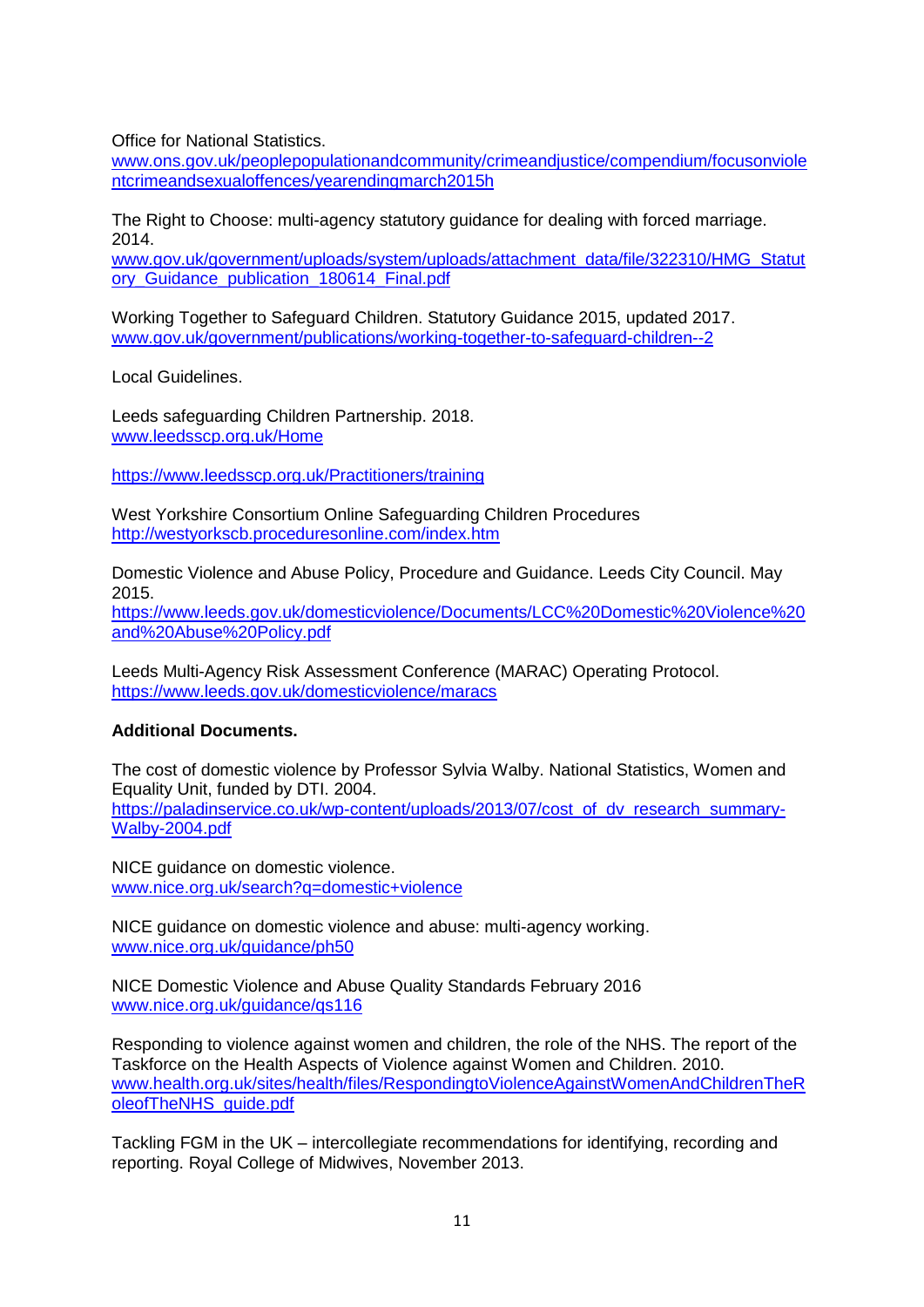[www.nhs.uk/NHSEngland/AboutNHSservices/sexual-health](http://www.nhs.uk/NHSEngland/AboutNHSservices/sexual-health-services/Documents/FGM_Report.pdf)[services/Documents/FGM\\_Report.pdf](http://www.nhs.uk/NHSEngland/AboutNHSservices/sexual-health-services/Documents/FGM_Report.pdf) [https://www.gov.uk/government/publications/domestic-abuse-a-resource-for-health](https://www.gov.uk/government/publications/domestic-abuse-a-resource-for-health-professionals)[professionals](https://www.gov.uk/government/publications/domestic-abuse-a-resource-for-health-professionals)

Office of National Statistics Crime Survey results end of March 2017) [www.gov.uk/government/publications/safeguarding-women-and-girls-at-risk-of-fgm.](http://www.gov.uk/government/publications/safeguarding-women-and-girls-at-risk-of-fgm)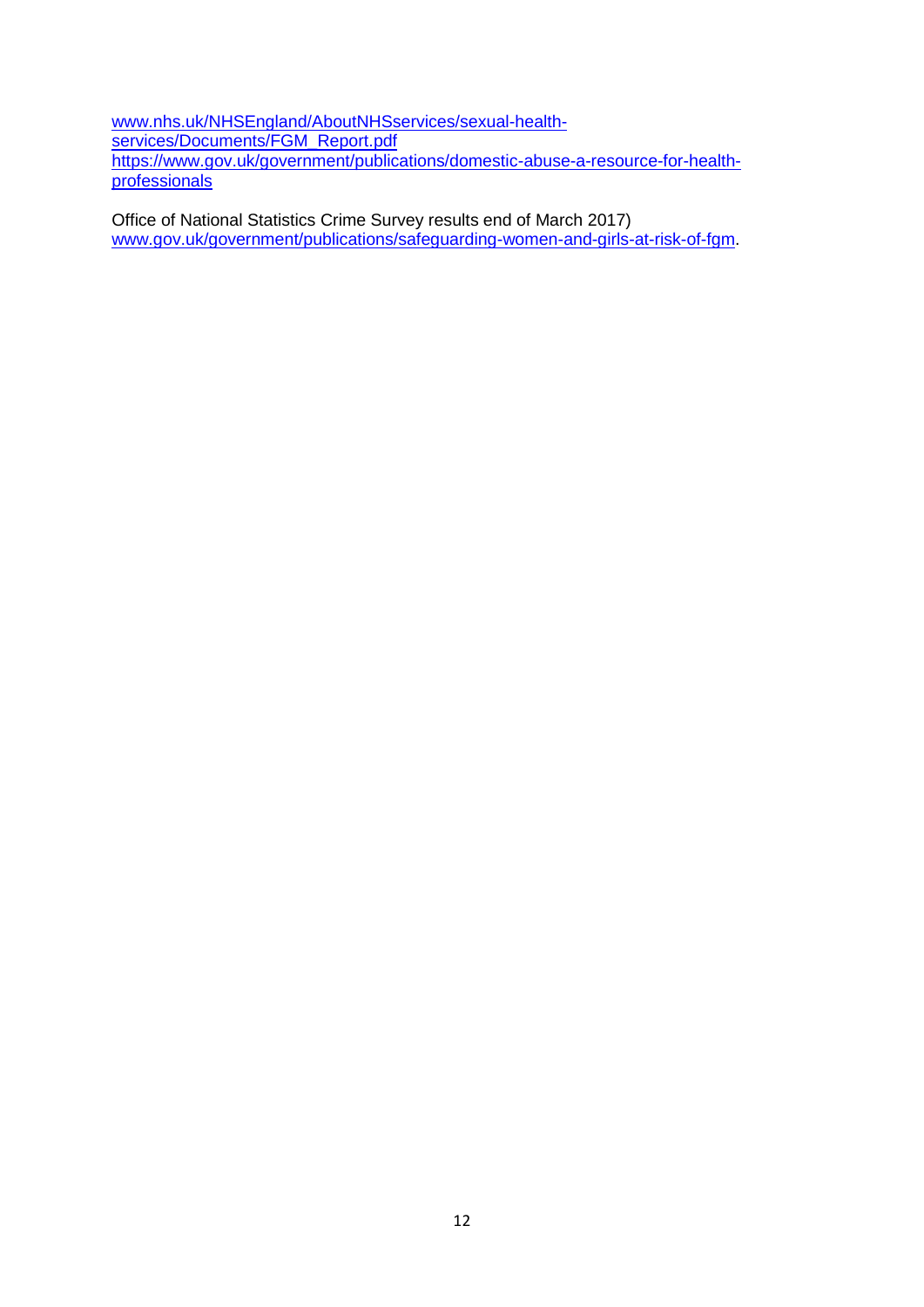### **18. Appendices**

#### **Appendix 1.**

#### **Types of Abuse**

#### Control & Coercive behaviour

Controlling behaviour is a range of acts designed to make a person subordinate and/or dependant by isolating them from sources of support, exploiting their resources and capacities for personal gain, depriving them of the means needed for independence, resistance and escape and regulating their everyday behaviour.

Coercive behaviour is an act or a pattern of acts of assault, threats, humiliation and intimidation or other abuse that is used to harm, punish or frighten their victim.

#### Emotional and psychological

Emotional or psychological abuse can be either verbal or nonverbal. This kind of domestic abuse chips away at the confidence and independence of the victim to make them compliant and limit their ability to leave their abuser.

Emotional abuse can include verbal abuse such as yelling, name-calling, blaming and shaming, isolation, intimidation, threats of violence and controlling behaviour.

#### Physical

A wide range of different behaviour can come under the heading of physical abuse and can include punching, slapping, hitting, biting, pinching, kicking, pulling hair out, pushing, shoving, burning and strangling.

#### Sexual

Rape and sexual abuse is common in abusive relationships due to the victim's refusal of consent being ignored. Any situation where someone is forced to take part in unwanted, unsafe or degrading sexual activity is sexual abuse.

#### Financial

Economic or financial abuse limits the victim's ability to get help. The abuser controls finances; withholds money or credit cards; makes someone unreasonably account for the money they spend; exploits assets; withholds basic necessities; prevents someone from working or sabotages the victim's job and deliberately runs up debts.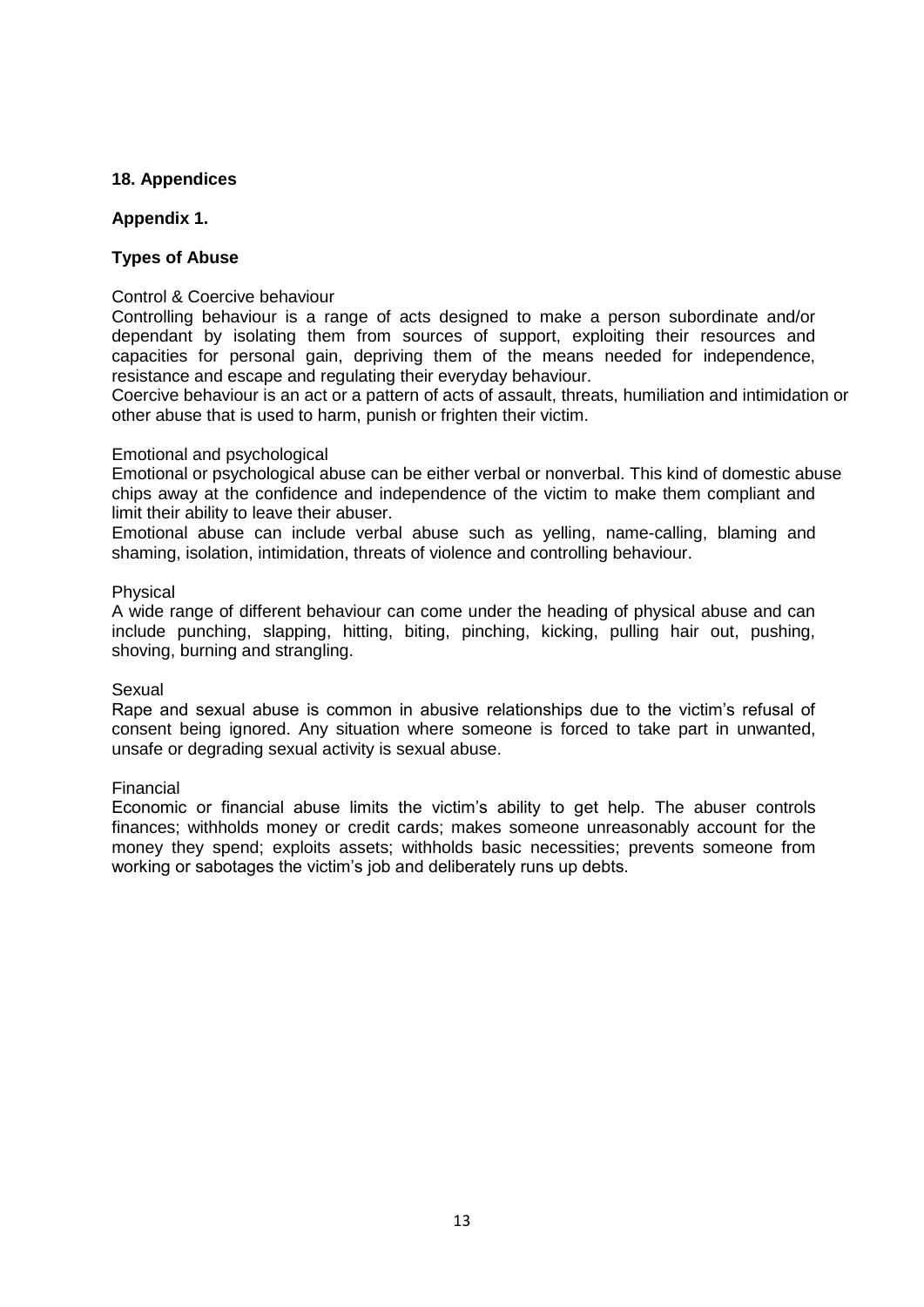#### **Ten steps to address the effects of domestic abuse**

There are a number of steps that line managers can take to address the effects of domestic abuse. In many cases it is about being aware and signposting to the organisations that provide specialist support.

Below are ten steps that can be taken:

#### Recognise the problem

- 1. Look for sudden changes in behaviour and / or changes in the quality of work performance for unexplained reasons despite a previously strong record.
- 2. Look for changes in the way the member of staff dresses, for example excessive clothing on hot days, changes in the amount of make-up worn.

#### Respond

- 3. Believe a member of staff if they disclose experiencing domestic abuse do not ask for proof.
- 4. Reassure the member of staff that the organisation has an understanding of how domestic abuse may affect their work performance and the support that can be offered.

#### Provide support

- 5. Divert phone calls and email messages and look to change a phone extension if a member of staff is receiving harassing calls.
- 6. Agree with the member of staff what to tell colleagues and how they should respond if their ex/partner telephones or visits the workplace
- 7. Ensure the member of staff does not work alone or in an isolated area and check that they have arrangements for getting safely to and from work.
- 8. Keep a record of any incidents of abuse in the workplace, including persistent telephone calls, emails or visits to the workplace.
- 9. Provide access to supportive literature i.e. leaflets and posters. Ensure these are placed in discrete locations e.g. putting up posters on the backs of toilet doors.
- 10. Have a list of the support services offered in your area that is easily accessible and refer staff to appropriate organisations that deal with domestic abuse.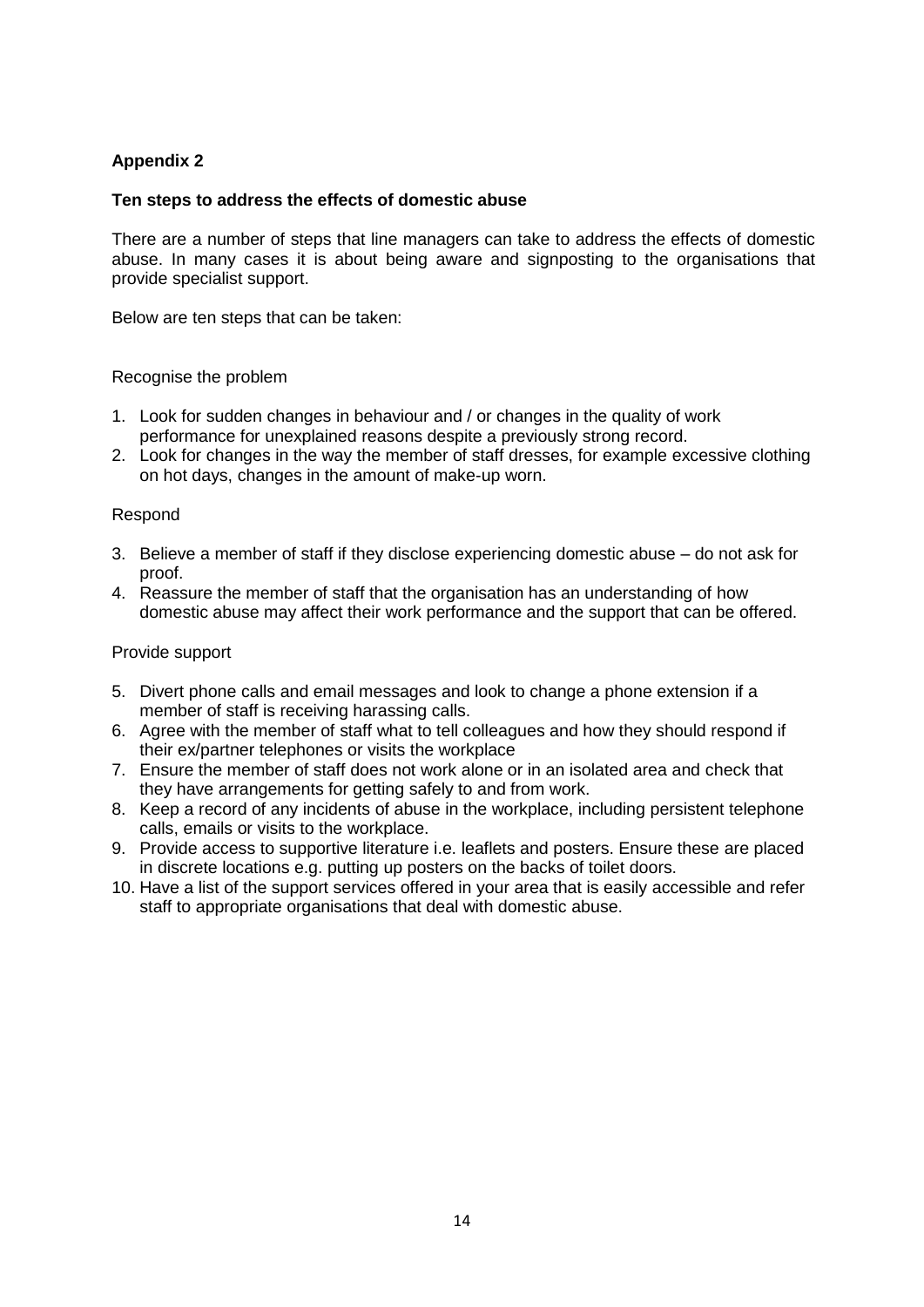# **Good Practice Guidelines for Managers and Colleagues**

- Do give priority to ensuring the employee's immediate safety
- Do ensure that the employee understands the confidentiality policy
- Do be sensitive and believe what the employee is telling you
- Do find out what the employee wants and see if you can help to achieve it
- Do help to explore ways of maximising the employee's safety.
- Do give up to date information on what support is available from other agencies.
- Do place the responsibility for the violence / abusive behaviour with the perpetrator. This is not the employees fault
- Do take personal responsibility for ensuring that appropriate information and support is offered
- Do use non-threatening, open questions (for example, "I hope you don't mind me asking, but I can see you have bruising on your face. Some people with that type of bruising might have been hurt by someone, if you need my help, please let me know")
- Do always allow time for the person to talk
- DO NOT ignore your intuition if you suspect an employee is being abused
- DO NOT ask her/him what she/he did to provoke the violence
- DO NOT just focus on what she/he alone can do in the situation
- DO NOT assume the perpetrator's age or sex
- $\bullet$
- DO NOT share your own experiences
- $\bullet$
- DO NOT never act as a go-between, between victim and perpetrator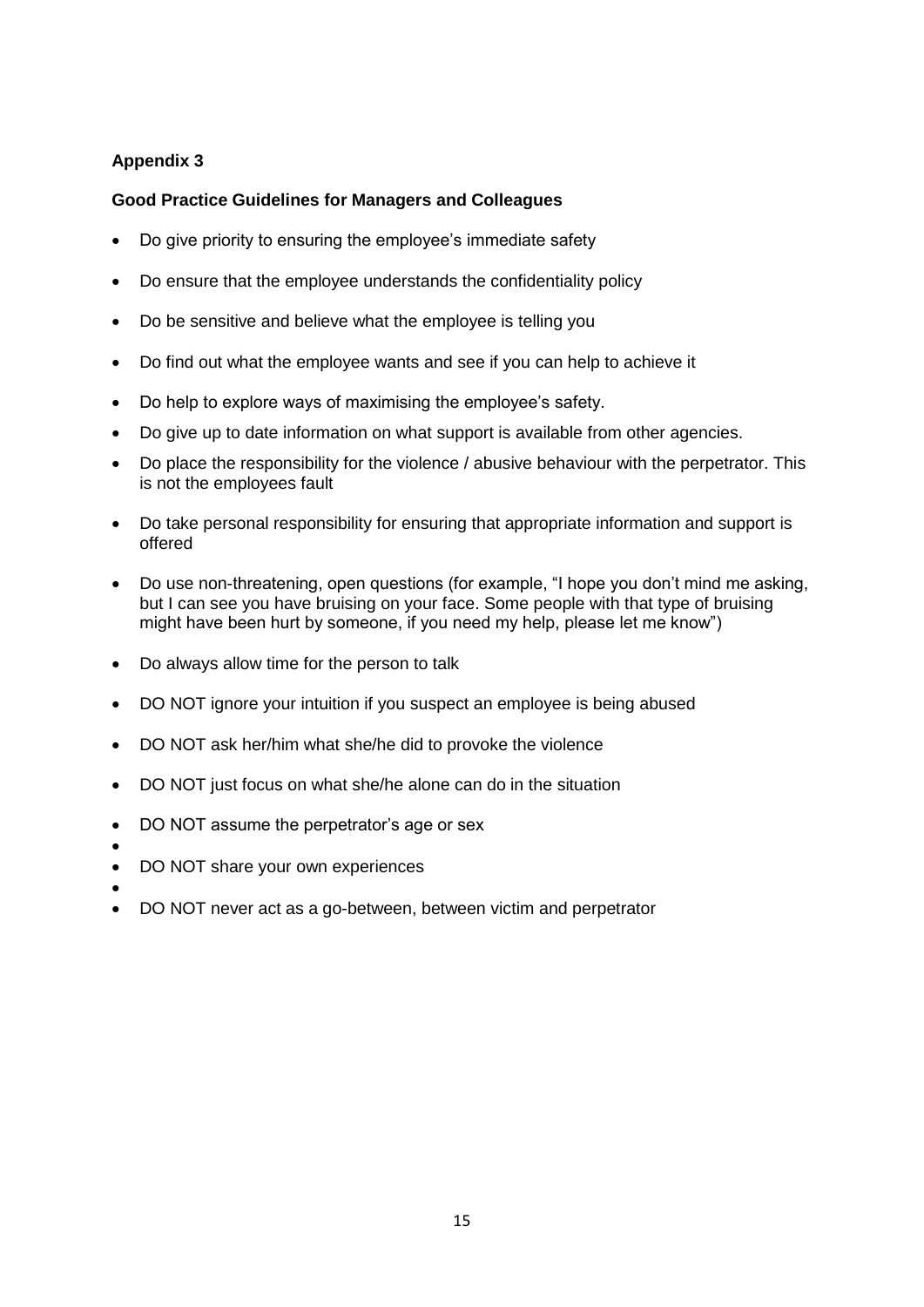#### **Asking difficult questions – guidance for line managers**

If you suspect that a member of staff is experiencing domestic abuse, you should facilitate a conversation to discuss this and identify / implement appropriate support. Shying away from the subject can perpetuate fear of stigma and increase feelings of anxiety. Often staff will not feel confident in speaking up, so making the first move to begin a conversation can be key.

You should ask the member of staff indirect questions, to help establish a relationship and develop empathy.

Below are some examples of questions that could be used:

- How are you doing at the moment? Are there any issues you would like to discuss with me?
- I have noticed recently that you are not yourself. Is anything the matter?
- Are there any problems or reasons that may be contributing to your frequent sickness absence / under-performance at work?
- Is everything all right at home?
- What support do you think might help? What would you like to happen? How?

Avoid victim blaming. It is important that you are able to provide a non-judgemental and supportive environment. Respecting boundaries and privacy is essential.

Even if you disagree with the decisions being made regarding a member of staff's relationship, it is important to understand that a victim of domestic abuse may make a number of attempts to leave their partner before they are finally able to do so.

Your role is not to deal with the abuse itself but to make it clear that members of staff will be supported and outline what help is available.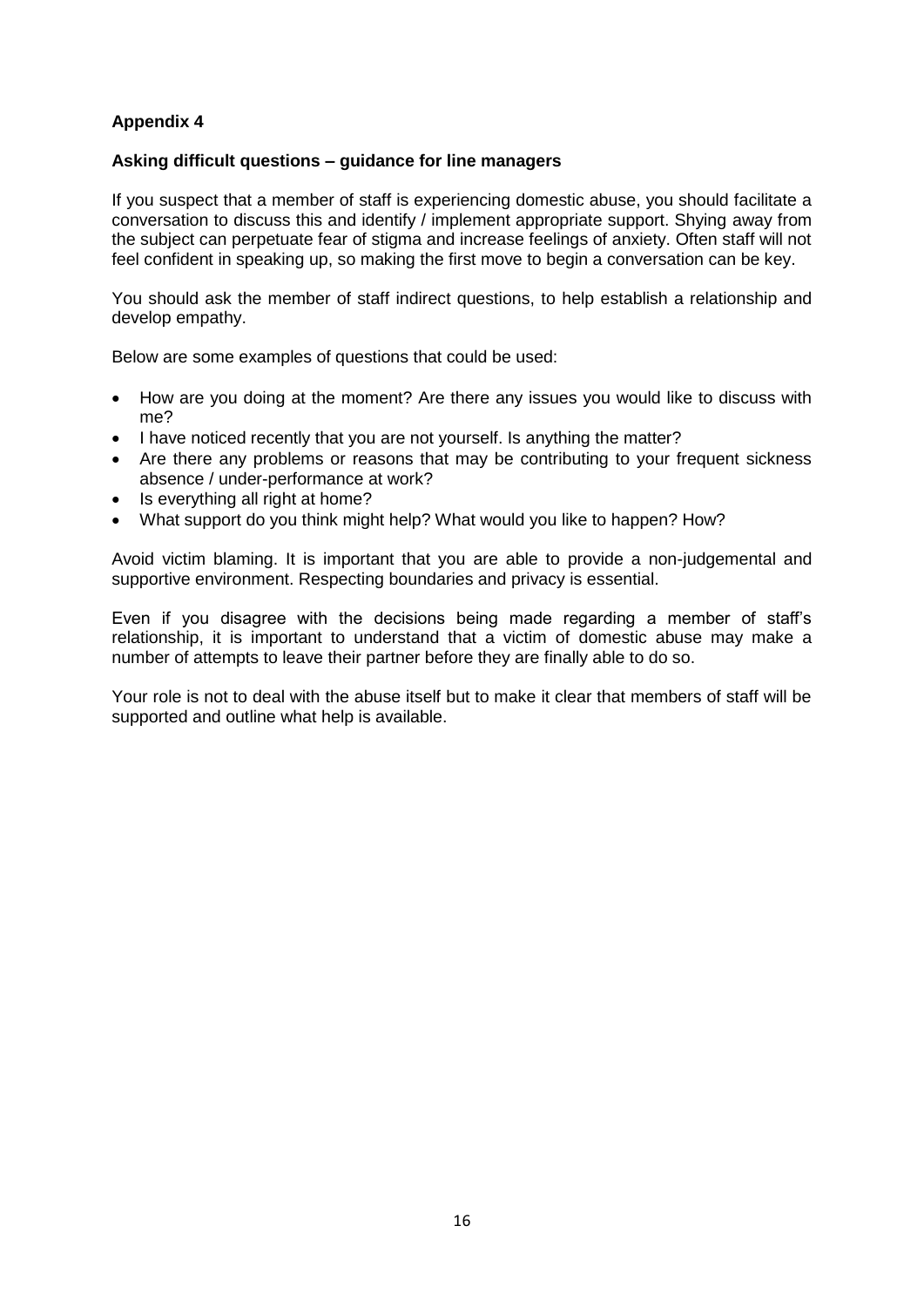# **Helplines and Contact Information**

Providing information supports the person experiencing domestic abuse to make informed decisions towards a safer lifestyle and where they can receive further help.

# **Local Services**

- Leeds Domestic Violence Service (LDVS): 24HR HELPLINE 0113 246 0401
- Occupational Health Service: 0113 2065228 or occupationalhealthlth@nhs.net
- Staff Counselling Service: Staff can self-refer confidentially to this service directly by ringing Heaton Ross Associates on 0113 2783124 (can be found on ESR)
- Human Resources:
- Extranet page:<https://extranet.leedssouthandeastccg.nhs.uk/>

# **National Services**

- Women's Aid: 0808 2000247
- National Domestic Violence Helpline: 0808 2000247
- Men's Advice Line: 0808 8010327 Email: info@mensadviceline.org.uk
- Survivors UK: info@survivorsuk.org
- Refuge: 0808 2000247
- Respect: 0808 802 4040 (Helpline for Domestic Violence Perpetrators)
- Galop (Broken Rainbow) Tel: 0800 999 5428 Mail: help@galop.org.uk (Emotional and practical support for LGBT people experiencing domestic abuse)
- Mankind (National support line for male victims of domestic abuse). Tel: 01823 334 244 Web: www.mankind.org.uk
- Citizens Advice Bureau Tel: 08444 111 444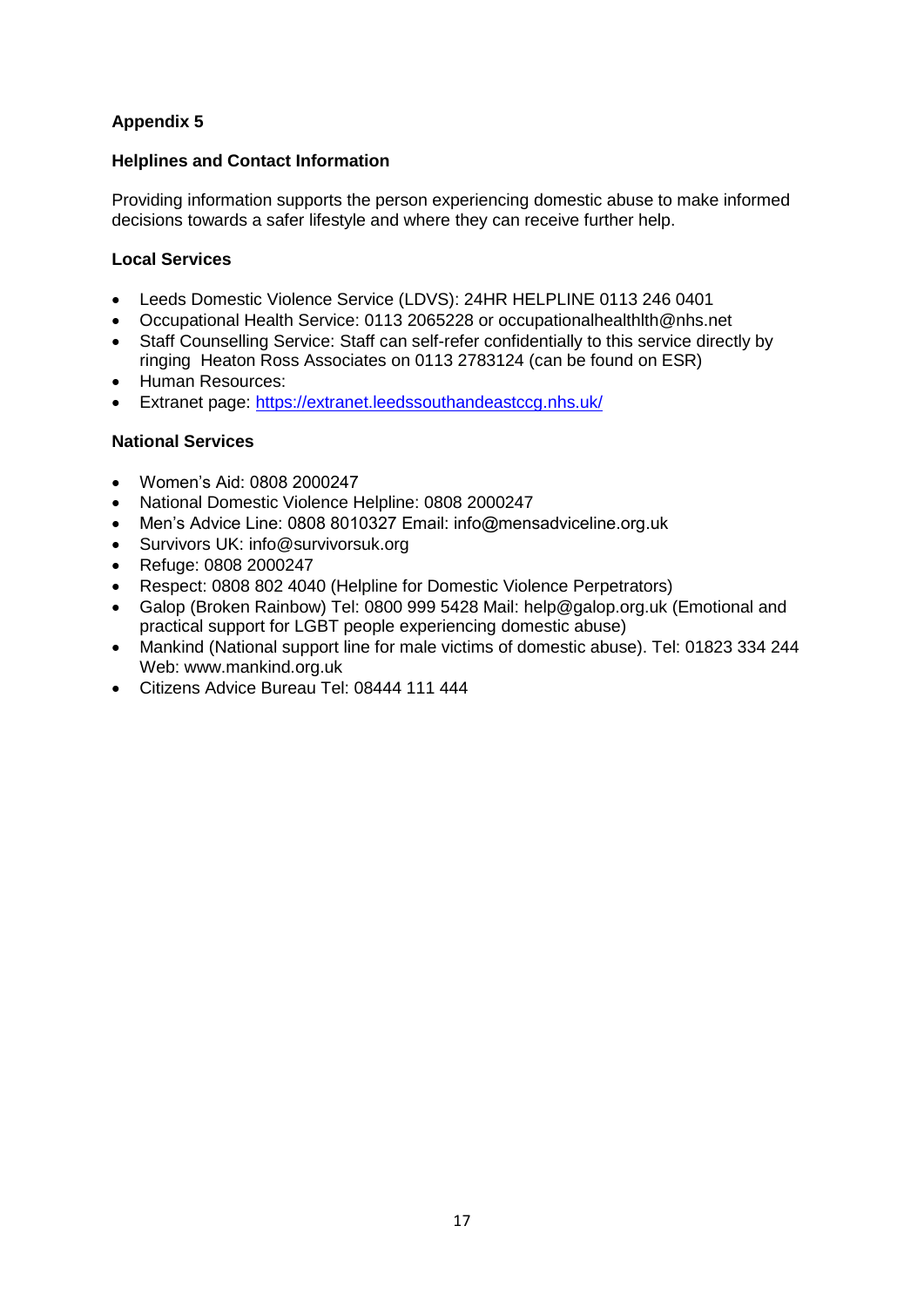**Equality Impact Assessment**

| <b>Title of policy</b>                                 | <b>Domestic Abuse Policy</b> |  |
|--------------------------------------------------------|------------------------------|--|
| Names and roles of people completing the<br>assessment |                              |  |
| Date assessment started/completed                      |                              |  |

| 1. Outline           |                                                            |  |  |  |  |
|----------------------|------------------------------------------------------------|--|--|--|--|
| Give a brief summary | The CCG has a responsibility to provide all staff with a   |  |  |  |  |
| of the policy        | safe and effective working environment. For some staff,    |  |  |  |  |
|                      | the workplace is a safe haven and the only place that      |  |  |  |  |
|                      | offers routes to safety.                                   |  |  |  |  |
|                      | The CCG acknowledges that domestic abuse is a              |  |  |  |  |
|                      | significant problem which has a devastating impact on      |  |  |  |  |
|                      | victims and their families. This policy represents a       |  |  |  |  |
|                      | commitment to take all reasonable steps possible to        |  |  |  |  |
|                      | combat the reality and impact of domestic abuse on those   |  |  |  |  |
|                      | being abused and to challenge the behaviour of             |  |  |  |  |
|                      | perpetrators.                                              |  |  |  |  |
|                      | This policy ensures that both victims and perpetrators of  |  |  |  |  |
|                      | domestic abuse are aware of the support that is available  |  |  |  |  |
|                      | within the organisation. It also provides guidance to line |  |  |  |  |
|                      | managers when supporting staff who are affected by         |  |  |  |  |
| What outcomes do you | domestic abuse.                                            |  |  |  |  |
| want to achieve      | This Policy aims to:                                       |  |  |  |  |
|                      | • Enable employees experiencing problems at work arising   |  |  |  |  |
|                      | from domestic violence and abuse to be supported           |  |  |  |  |
|                      |                                                            |  |  |  |  |
|                      | • Ensure confidentiality and sympathetic handling of       |  |  |  |  |
|                      | situations at work arising from domestic violence and      |  |  |  |  |
|                      | abuse                                                      |  |  |  |  |
|                      |                                                            |  |  |  |  |
|                      | • Remove fear of stigmatisation at work for employees      |  |  |  |  |
|                      | experiencing domestic violence and abuse                   |  |  |  |  |
|                      |                                                            |  |  |  |  |
|                      | • Provide guidance for managers on how to support          |  |  |  |  |
|                      | victims of domestic violence and abuse                     |  |  |  |  |
|                      |                                                            |  |  |  |  |
|                      | • Provide guidance for managers on how to deal with        |  |  |  |  |
|                      | perpetrators of domestic violence and abuse                |  |  |  |  |
|                      |                                                            |  |  |  |  |
|                      | Raise awareness and understanding amongst<br>all           |  |  |  |  |
|                      | members of staff in the workplace of the effects of        |  |  |  |  |
|                      | domestic violence and abuse.                               |  |  |  |  |
|                      |                                                            |  |  |  |  |
|                      |                                                            |  |  |  |  |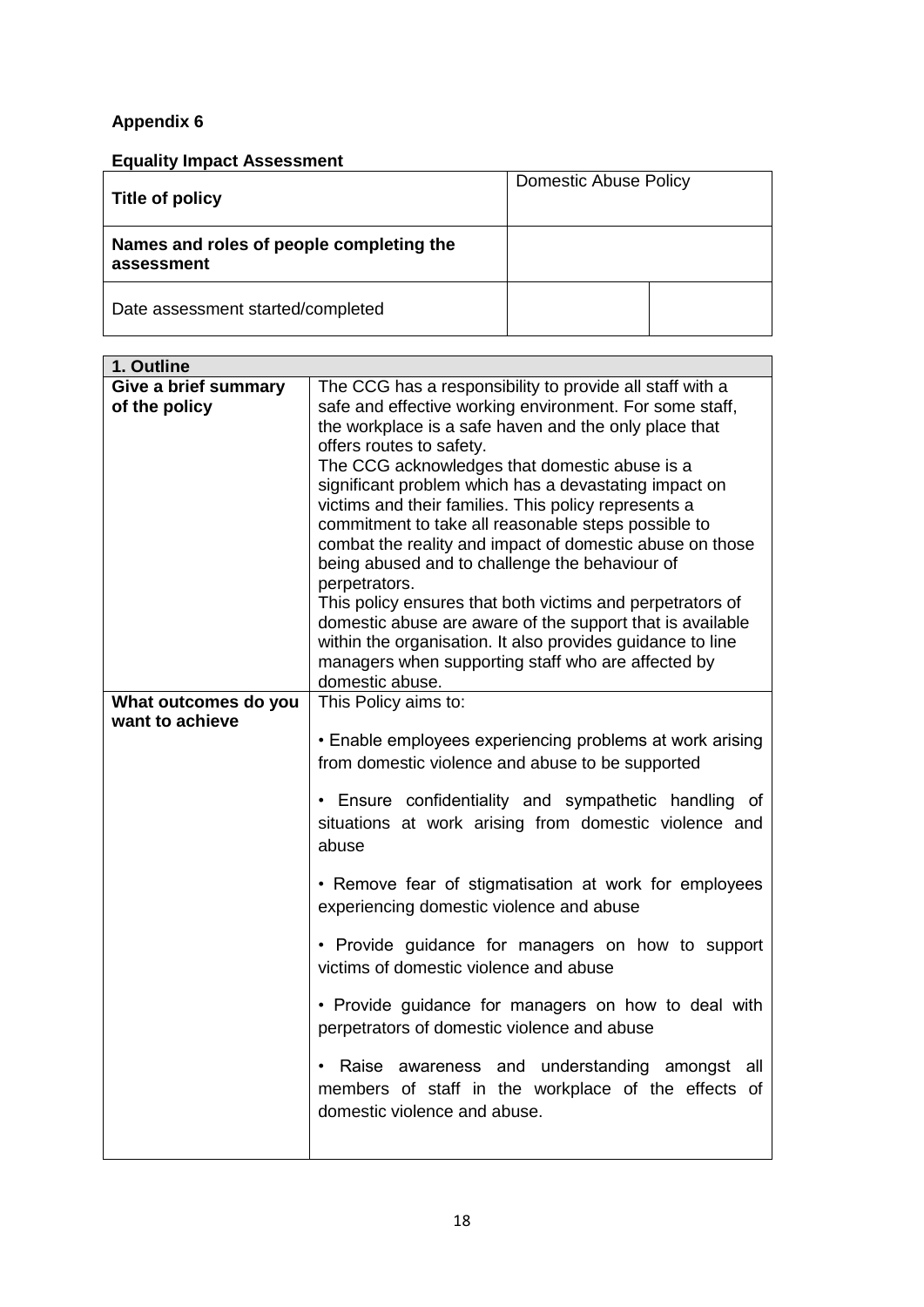| 2. Evidence, data or research |                                                      |  |
|-------------------------------|------------------------------------------------------|--|
| Give details of               | Refer to section 17-References & Associated          |  |
| evidence, data or             | Documentation for evidence, data or research used to |  |
| research used to              | inform the analysis of impact                        |  |
| inform the analysis of        |                                                      |  |
| impact                        |                                                      |  |

| 3. Consultation, engagement |                                                       |  |  |
|-----------------------------|-------------------------------------------------------|--|--|
| Give details of all         | All staff within the Leeds CCG Safeguarding Team,     |  |  |
| consultation and            | references to the provider safeguarding teams similar |  |  |
| engagement activities       | policies, Leeds City Council and Safer Leeds Domestic |  |  |
| used to inform the          | Violence Team.                                        |  |  |
| analysis of impact          |                                                       |  |  |

# **4. Analysis of impact** This is the core of the assessment, using the information above detail the actual or likely impact on protected groups, with consideration of the general duty to; eliminate unlawful discrimination; advance equality of opportunity; foster good relations

|                                                                                                                    | Are there any likely<br>impacts?<br>Are any groups going to<br>be affected differently?<br>Please describe. |                                                                                                | Are these<br>negative<br>or<br>positive? | What action will be<br>taken to address any<br>negative impacts or<br>enhance positive<br>ones? |  |
|--------------------------------------------------------------------------------------------------------------------|-------------------------------------------------------------------------------------------------------------|------------------------------------------------------------------------------------------------|------------------------------------------|-------------------------------------------------------------------------------------------------|--|
| Age                                                                                                                | Neutral impact                                                                                              |                                                                                                |                                          |                                                                                                 |  |
| <b>Carers</b>                                                                                                      | Neutral impact                                                                                              |                                                                                                |                                          |                                                                                                 |  |
| <b>Disability</b>                                                                                                  | Neutral impact                                                                                              |                                                                                                |                                          |                                                                                                 |  |
| <b>Sex</b>                                                                                                         | Neutral impact                                                                                              |                                                                                                |                                          |                                                                                                 |  |
| Race                                                                                                               | Neutral impact                                                                                              |                                                                                                |                                          |                                                                                                 |  |
| <b>Religion or</b><br>belief                                                                                       | Neutral impact                                                                                              |                                                                                                |                                          |                                                                                                 |  |
| <b>Sexual</b><br>orientation                                                                                       | Neutral impact                                                                                              |                                                                                                |                                          |                                                                                                 |  |
| Gender<br>reassignment                                                                                             | Neutral impact                                                                                              |                                                                                                |                                          |                                                                                                 |  |
| <b>Pregnancy and</b><br>maternity                                                                                  | Neutral impact                                                                                              |                                                                                                |                                          |                                                                                                 |  |
| Marriage and<br>civil<br>partnership                                                                               | Neutral impact                                                                                              |                                                                                                |                                          |                                                                                                 |  |
| Other relevant<br>group                                                                                            | Neutral impact                                                                                              |                                                                                                |                                          |                                                                                                 |  |
|                                                                                                                    |                                                                                                             |                                                                                                |                                          |                                                                                                 |  |
| If any negative/positive impacts were<br>identified are they valid, legal and/or<br>justifiable?<br>Please detail. |                                                                                                             | None                                                                                           |                                          |                                                                                                 |  |
| 5. Monitoring, Review and Publication                                                                              |                                                                                                             |                                                                                                |                                          |                                                                                                 |  |
| How will you review/monitor<br>the impact and effectiveness of<br>your actions                                     |                                                                                                             | Annually-Where review is necessary due to<br>legislative change, this will happen immediately. |                                          |                                                                                                 |  |
| <b>Lead Officer</b>                                                                                                |                                                                                                             |                                                                                                |                                          | <b>Review date:</b>                                                                             |  |